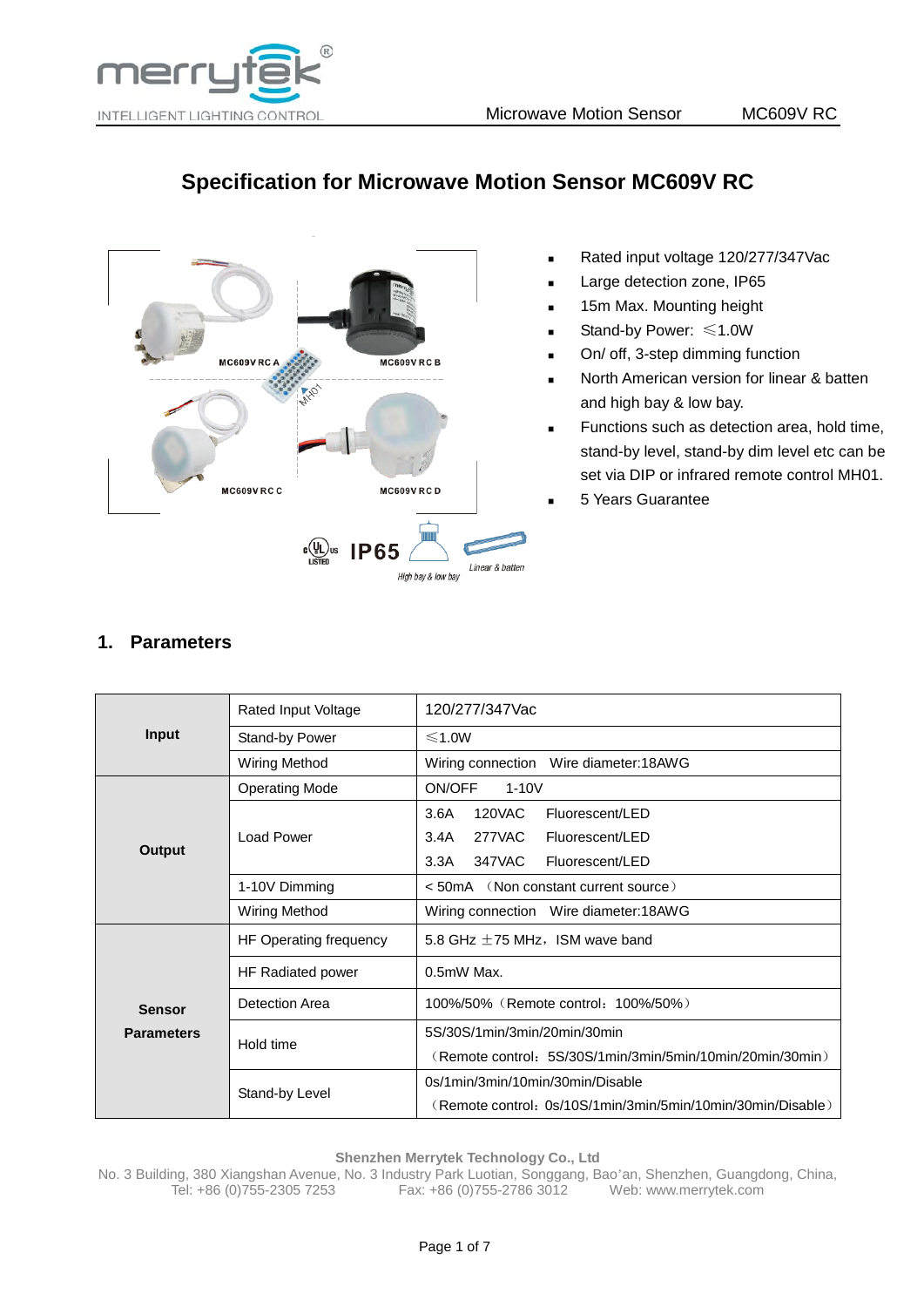

|                    | Daylight Sensor          | 5lux/15Lux/30Lux/50Lux/100lux/150lux/Disable (Remote control:<br>5lux/15Lux/30Lux/50Lux/100lux/150lux/Disable) |  |  |
|--------------------|--------------------------|----------------------------------------------------------------------------------------------------------------|--|--|
|                    | Stand-by Dim Level       | 10%/20%/30%/50% (Remote control: 10%/20%/30%/50%)                                                              |  |  |
|                    | <b>Mounting Height</b>   | Max. Mounting height: 15m Max.                                                                                 |  |  |
|                    | Detection Angel          | (wall mounting), 360° (ceiling mounting)<br>$150^\circ$                                                        |  |  |
| <b>Operating</b>   | Operating temperature    | $-35^{\circ}$ C $-+55^{\circ}$ C                                                                               |  |  |
| <b>Environment</b> | Storage temperature      | -40℃~+80℃                                                                                                      |  |  |
| <b>Safety</b>      | Isolation pressurization | N/A                                                                                                            |  |  |
| & EMC              | <b>EMC</b>               | N/A                                                                                                            |  |  |
|                    | Certificate requirement  | UL                                                                                                             |  |  |
|                    | IP rating                | IP <sub>65</sub>                                                                                               |  |  |
|                    | <b>Protection Class</b>  | N/A                                                                                                            |  |  |
| <b>Others</b>      | Installation requirement | Independent Installation                                                                                       |  |  |
|                    | Installation size        | $¢72*59mm$                                                                                                     |  |  |
|                    | Packaging requirement    | Bubble bag + Clapboard +Outer Carton $(K=A)$                                                                   |  |  |
|                    | Life                     | 50000h                                                                                                         |  |  |

# **2. Dimension** (**Unit**:**mm**)





### **Shenzhen Merrytek Technology Co., Ltd**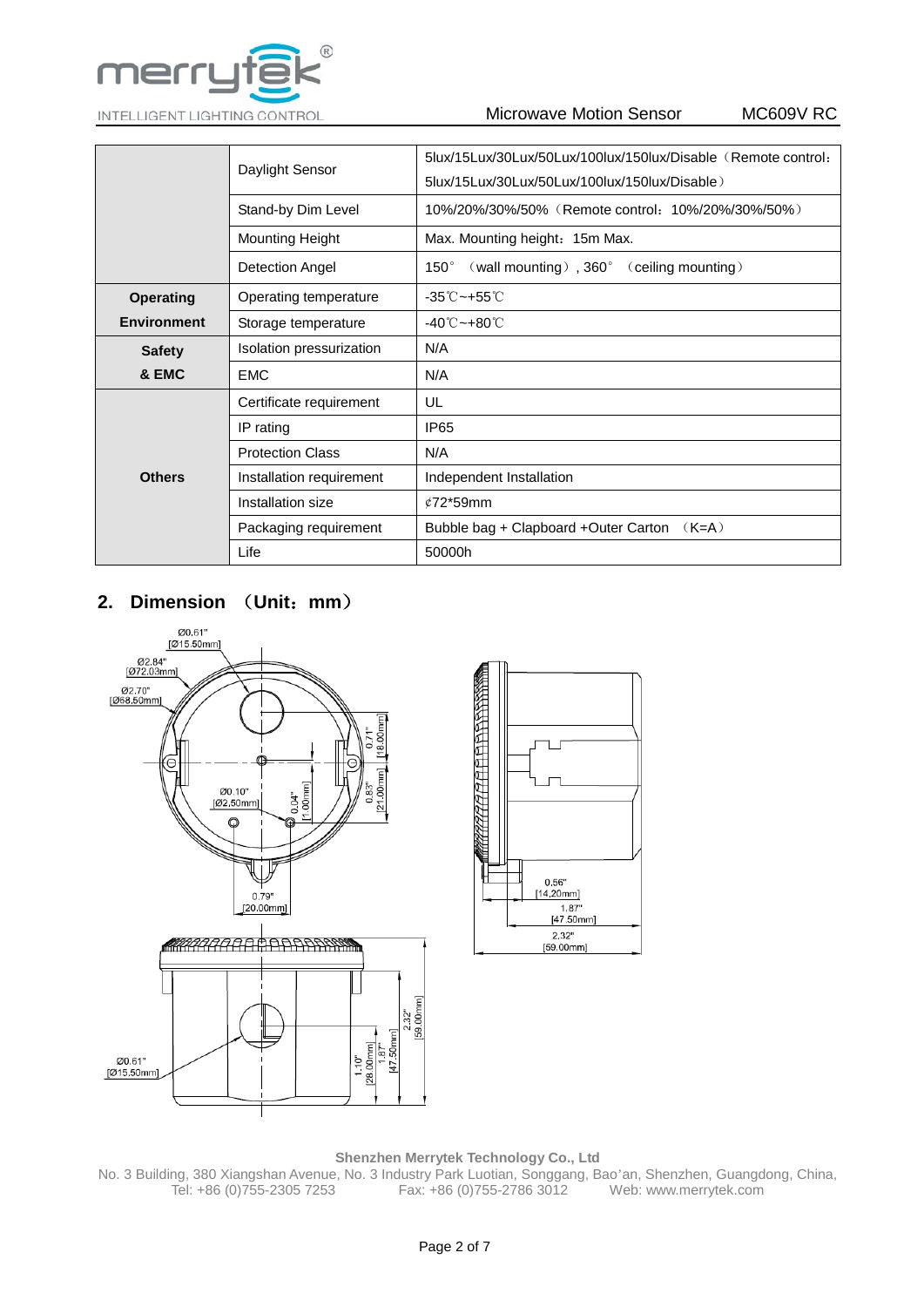

### **MC609V RC A/B/C**



## **3. Wiring Diagram**

**Shenzhen Merrytek Technology Co., Ltd**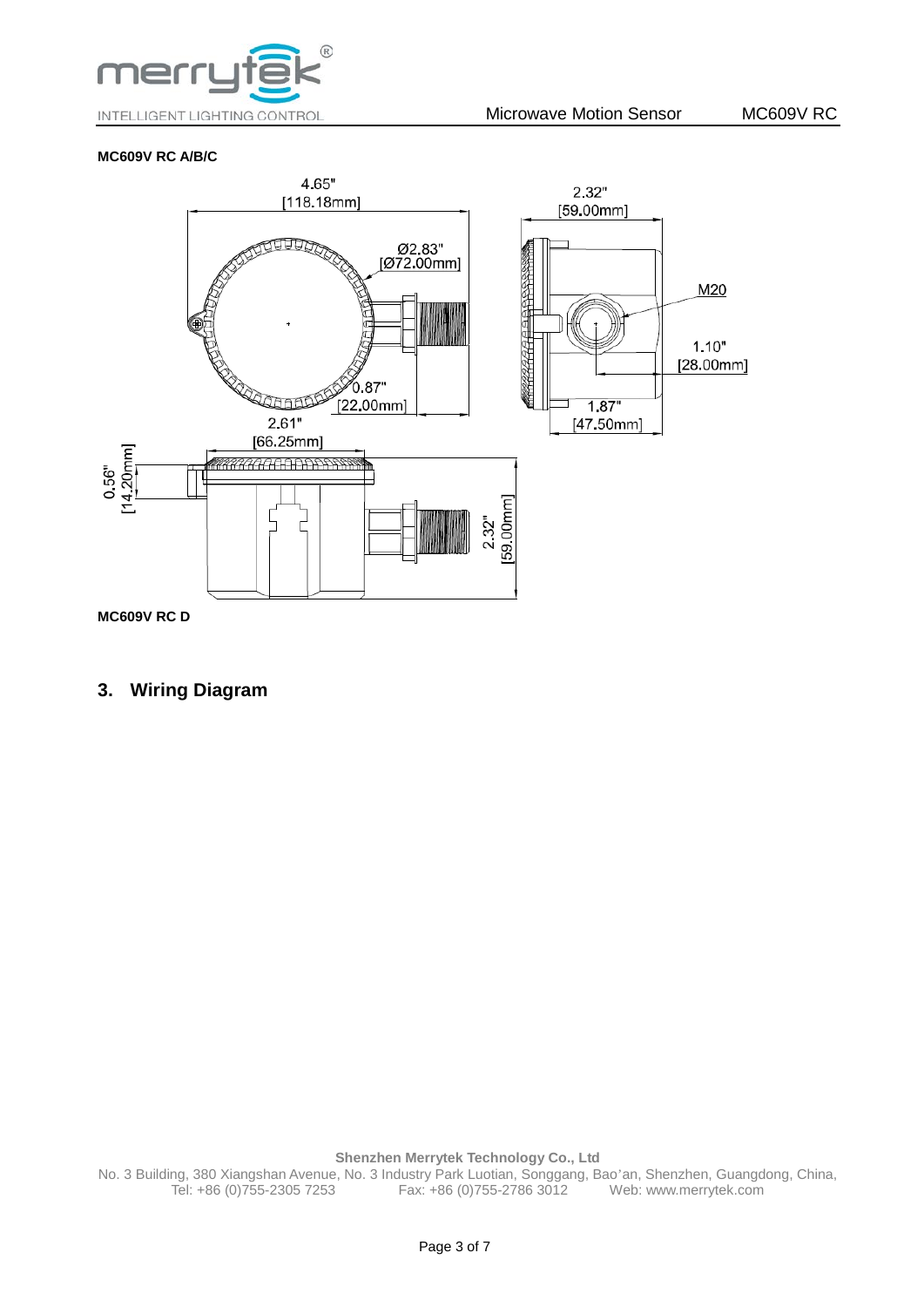





## **4. Function**

### **Shenzhen Merrytek Technology Co., Ltd**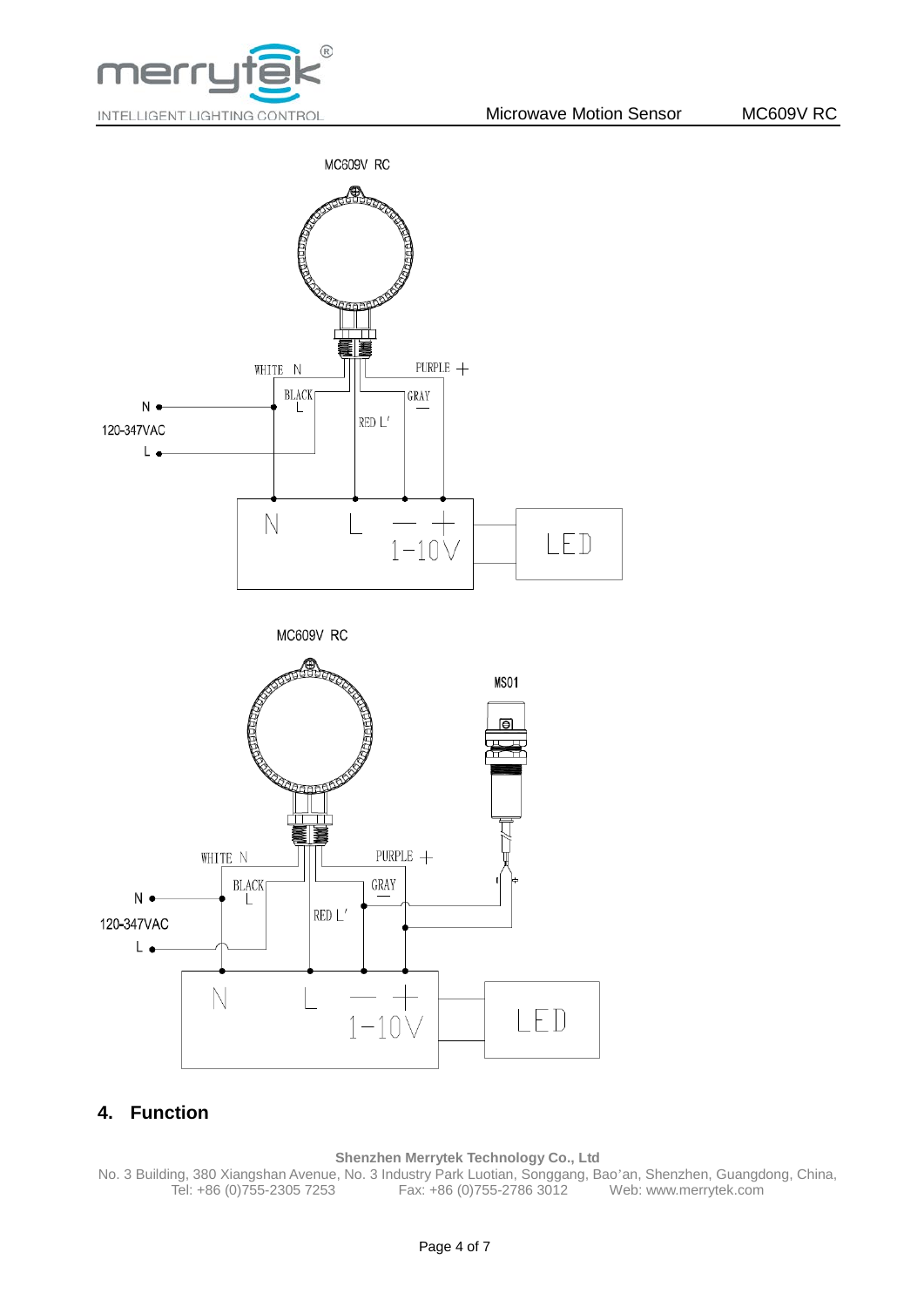





With sufficient ambient 2 With insufficient light, the light will not be switched on.



ambient light, the sensor switches on the light when motion is detected.



After elapse of hold time, the sensor dims the light at a low light level if no new motion is detected.



After elapse of standby period, the sensor switches off the light<br>if no motion is detected in the detection zone.





If there is no motion detected, the light<br>will be remained at a low light level all<br>the time.



When motion is detected, the sensor<br>will switch on the light to 100% brighteness.



After elapse of hold time, the sensor dims<br>the light at the present low light level if no motion is detected.

# **5. Settings**

Detection Area

| 100% | ON |
|------|----|
| 50%  |    |

### Hold time

|       | 2  | 3  | 4  |
|-------|----|----|----|
| 5s    | ON | ON | ON |
| 30s   |    | ON | ON |
| 90s   | ON |    | ON |
| 3min  |    |    | ON |
| 20min | ON | ON |    |

### **Shenzhen Merrytek Technology Co., Ltd**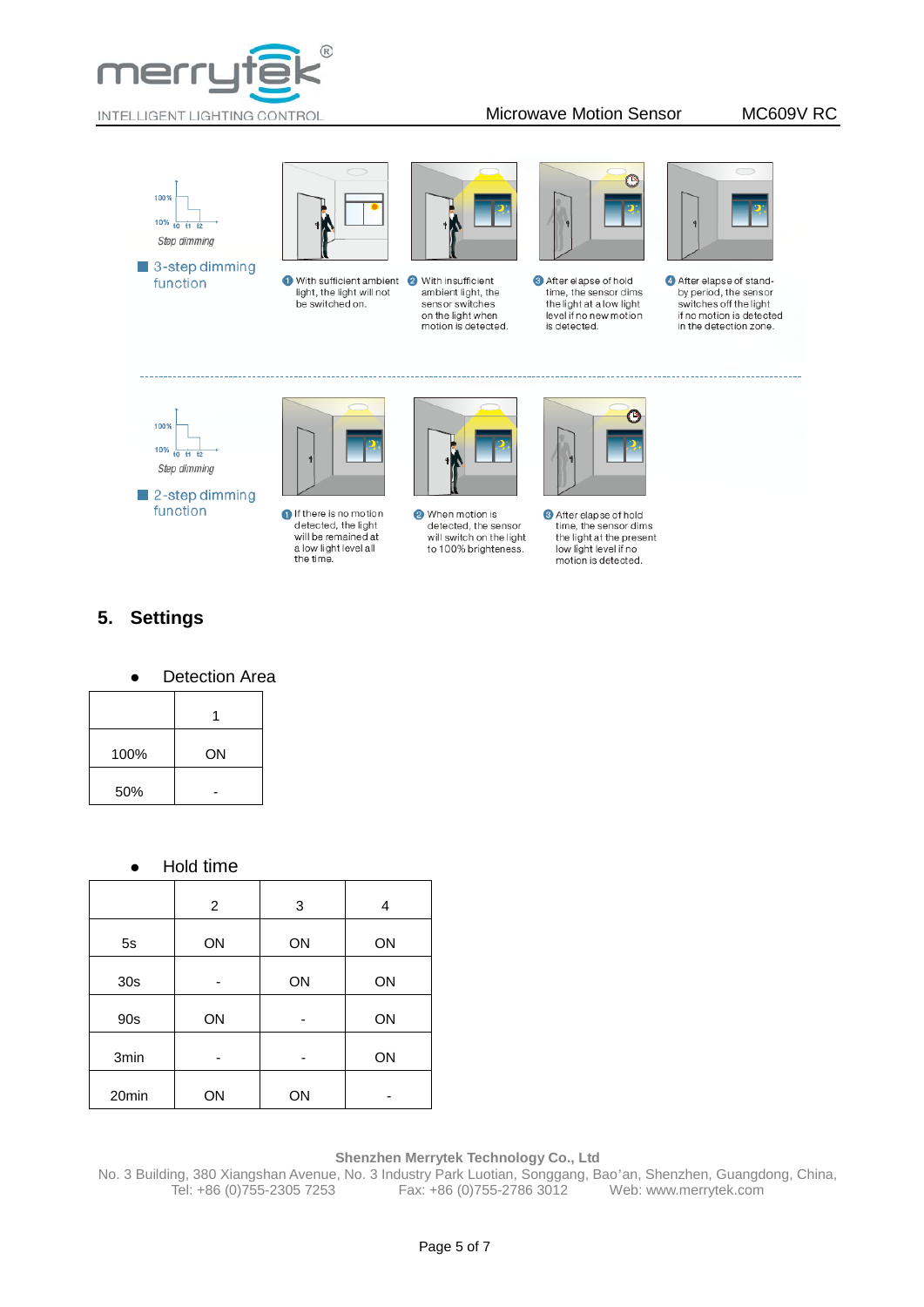

|  | - |  |
|--|---|--|

### • Stand-by Period

|                   | 1  | 2  | 3  |
|-------------------|----|----|----|
| 5s                |    |    |    |
| 5min              | ON | ON |    |
| 10 <sub>min</sub> |    |    | ON |
| 30min             | ON |    | ON |
| 1h                |    | ON | ON |
| $+\infty$         | ON | ON | ON |

## • Stand-by Dim Level

| Brightness % | Constant              |    | 5  |
|--------------|-----------------------|----|----|
|              | <b>Voltage Output</b> |    |    |
| 5-10%        | $1.5 \pm 0.2V$        | ON | ON |
| 15-20%       | $2V \pm 0.2V$         | ON |    |
| 25-30%       | $3V \pm 0.2V$         |    | ON |
| 45-50%       | $5V \pm 0.2V$         |    |    |

### Daylight Sensor

|       | 6  |    | 8  | 9  |
|-------|----|----|----|----|
| 5Lux  | ON | ON | ON | ON |
| 15Lux | ٠  | ON | ON | ON |
| 30Lux | ON | ۰  | ON | ON |

### **Shenzhen Merrytek Technology Co., Ltd**